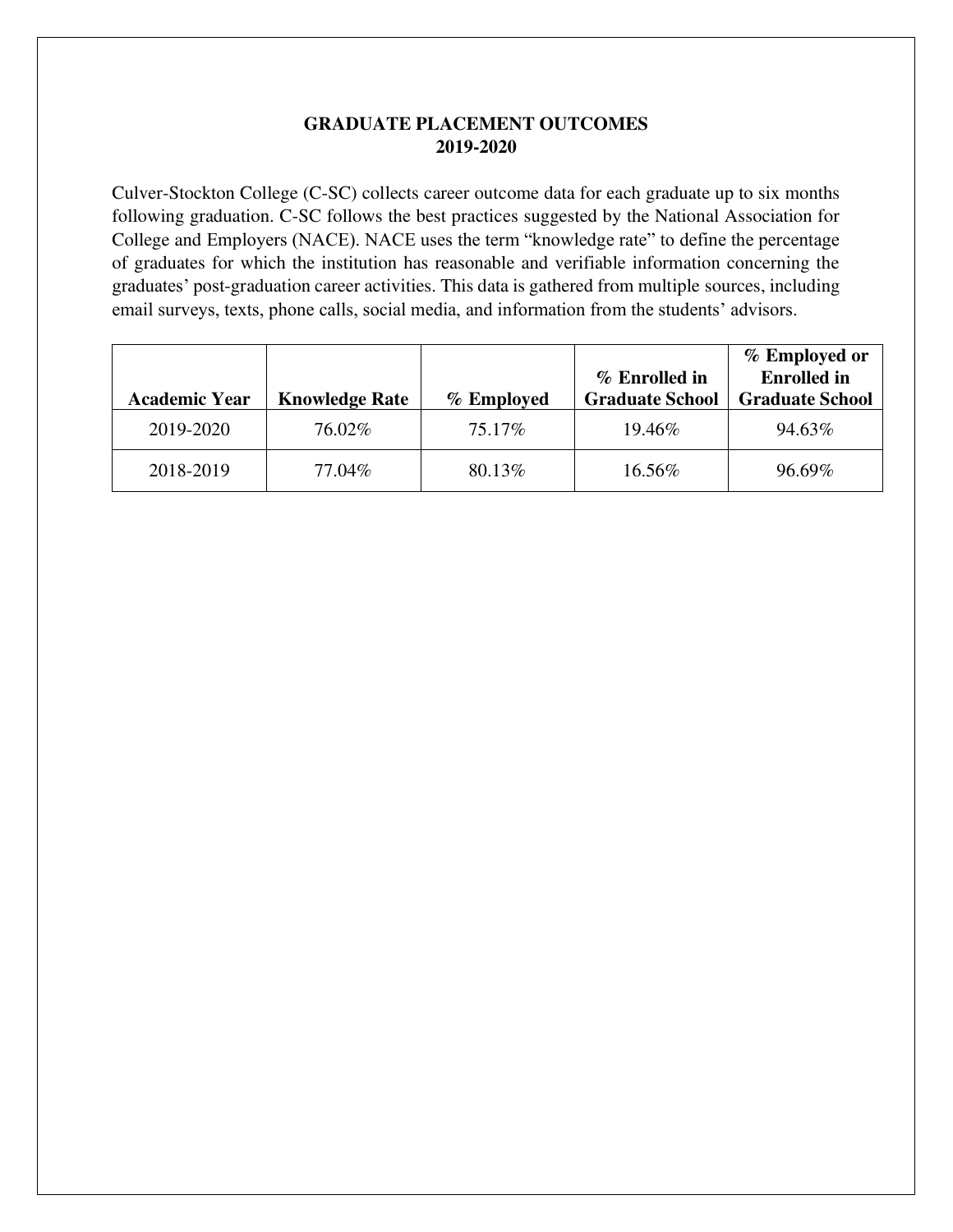## **BOARD SUMMARY OF COLLEGE ASSESSMENT RESULTS 2019-2020**

Assessment is our way of assuring that our students are learning what the Board has defined as our major learning outcomes as well as outcomes defined by each academic and co-curricular department. The results from our latest reporting period (2019-20) show the following based on the six college objectives:

- 1. To give each student opportunities for exploration of the knowledge, artistic expressions, and values of the liberal arts tradition.
	- This objective was measured in five academic and one co-curricular areas. Examples of areas measuring this objective are Art and Art Education, English and English Education, History and History Education, Music, Theatre, and the Library.
	- This objective will also be measured in general education in multiple areas, however, that assessment is just underway due to changes in content that were adapted over the past three years.
	- In general, all measurements indicated positive results.
- 2. To ensure each student is skilled in critical thinking, effective communicating, and creative problem solving.
	- This objective was measured in 17 academic areas, though, we acknowledge that it must be woven through all academics and is prominent in several co-curricular activities.
	- As with the first objective, this measure is also infused throughout our general education program assuring all students will be measured during their tenure.
	- In general, departments were able to measure growth in this objective.
	- We also deploy the nationally standardized Collegiate Learning Assessment (CLA+) every three years to measure this objective. Due to the COVID-19 pandemic, we were unable to conduct enough tests to provide meaningful data at the senior level. Therefore, we are unable to comment on the growth, or lack of growth, shown between the freshmen and senior students for this cohort. In the past, our results have shown growth from freshmen to senior years.
- 3. To prepare each student for a career or graduate study through programs that provide indepth knowledge, disciplinary methodologies, professional specialization, and experiential learning.
	- This objective is measured in 20 of our academic areas, though again, this is undoubtedly an objective for all academic areas. This objective is also woven through some of our co-curricular areas such as Admissions, Library Services, and Dining Services, as they often provide a first place of employment and work with our students to develop basic skills in customer service, communication, and time management.